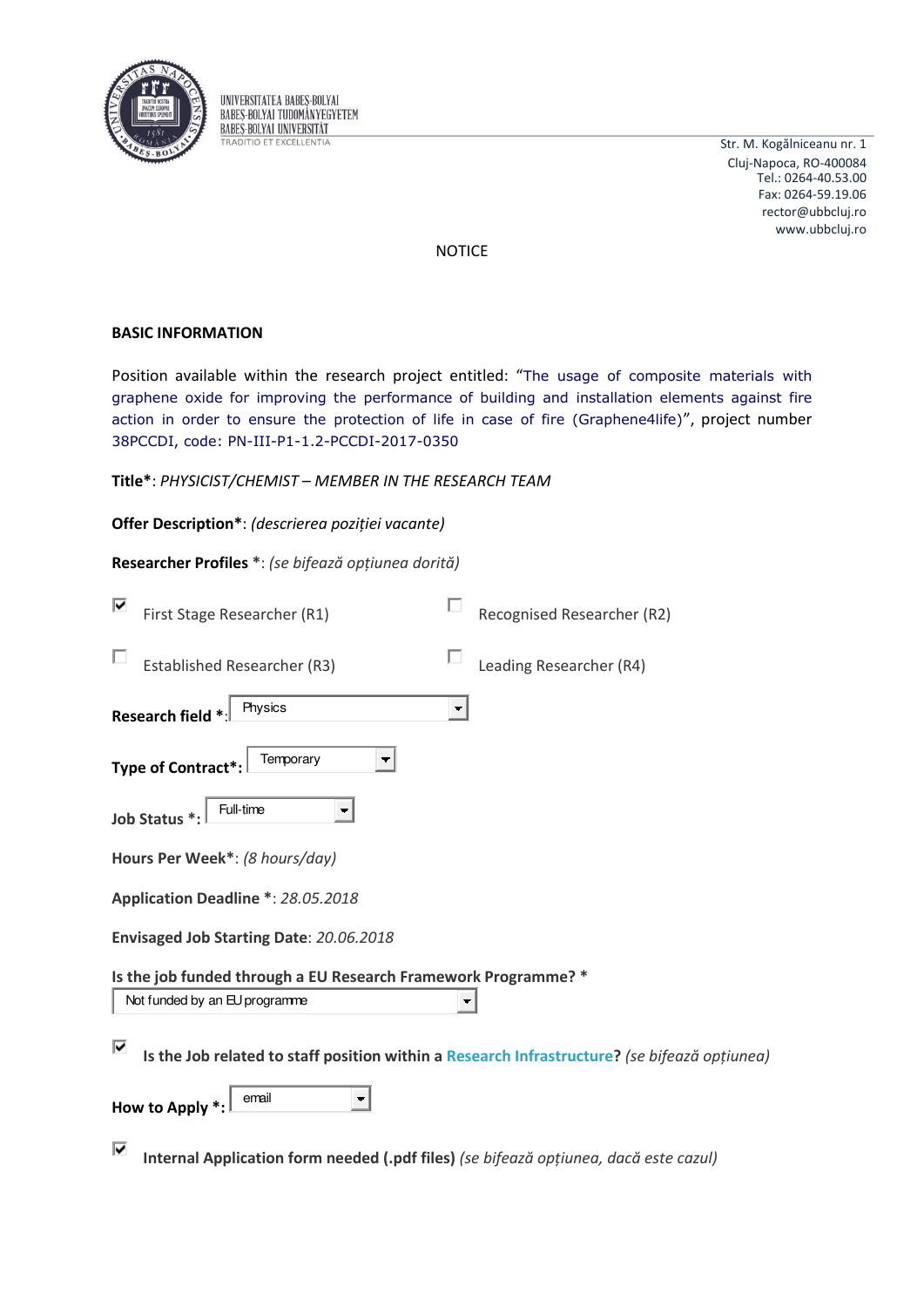**HIRING INFO & WORK LOCATION** 

**Number of positions available\*: 2** 

**Company/Institute\*:** *Baďeș-Bolyai University, Cluj-Napoca, Romania* 

**Department\*:** *Department of Solid State Physics and Advanced Technology (Faculty of Physics)* 

#### **REQUIREMENTS**

|                                                     |           | Required Education Level (se completează unul sau mai multe câmpuri, după caz) |
|-----------------------------------------------------|-----------|--------------------------------------------------------------------------------|
| Main Research Field*:                               | Physics   |                                                                                |
| Master Degree or equivalent<br>Level <sup>*</sup> : |           |                                                                                |
| Main Research Field*:                               | Chemistry |                                                                                |
| Level <sup>*</sup> : Master Degree or equivalent    |           |                                                                                |

**Skills/Qualifications**: Bachelor Degree or equivalent in Physics or Chemistry

#### **Specific Requirements**:

Documents required for the selection process:

- application form;

- letter of intent;

- criminal record;

- Medical certificate, issued by the family doctor, with the mention: Released to serve in the competition for the position of Physician / Chemist - researcher within the project Graphene4life, code PN-III-P1-1.2-PCCDI-2017-0350, contract 38PCCDI from 01/03/2018;

curriculum vitae;

 - minimum copies of the baccalaureate diploma, the bachelor's degree in physics or chemistry and the master's degree;

- a copy of the doctor's degree (if any), as well as other scientific or academic degrees or titles;

- the list of academic papers, published in the specified field, with the impact factor and the number of citations for each paper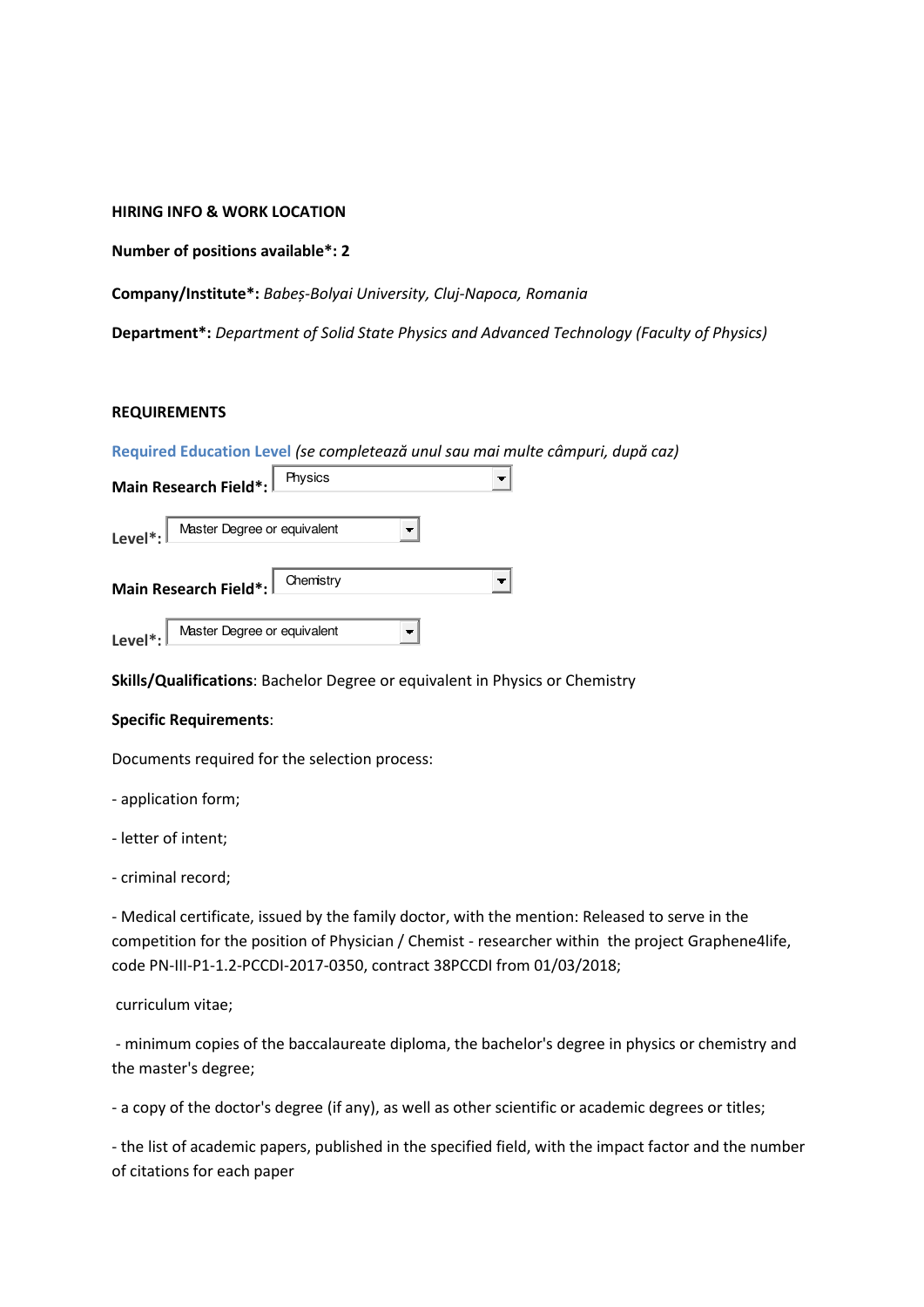## **Required Languages (se completează unul sau mai multe câmpuri, după caz)**

| Language * | <b>ENGLISH</b>       |  |
|------------|----------------------|--|
| Level*     | Excellent            |  |
| Language * | <b>Please Select</b> |  |
| Level*     | Please Select        |  |

**Required Research Experience (se completează unul sau mai multe câmpuri, după caz)** 

| Physics<br>Research Field *                                                         |  |
|-------------------------------------------------------------------------------------|--|
| Years of Research Experience $*$ $\begin{array}{ c c } 1 - 4 \\ \hline \end{array}$ |  |
| Physics<br><b>Research Field *</b>                                                  |  |
| $1 - 4$<br>Years of Research Experience *                                           |  |

#### **ADDITIONAL INFO**

## **Website for additional job details**: *(câmp opțional)*

**Benefits**: (câmp opțional)

**Eligibility criteria**: (câmp opțional)

## **Selection process: (câmp opțional)**

- a. Analysis of the candidate's file the absence of any required document leads to to the removal of the candidate from the contest;
- b. Practical evidence of the knowledge of analysis techniques: XRD, XPS, SEM, (HR) TEM, TGA / DTA, zeta potential, FTIR and interpretation of the result
- c. Interview-presentation in Power Point, in English, of the research activity carried out so far and evaluation of the knowledge in the field (Number of papers published on the topic of the research project, impact factor and number of citations/publication will be evaluated);